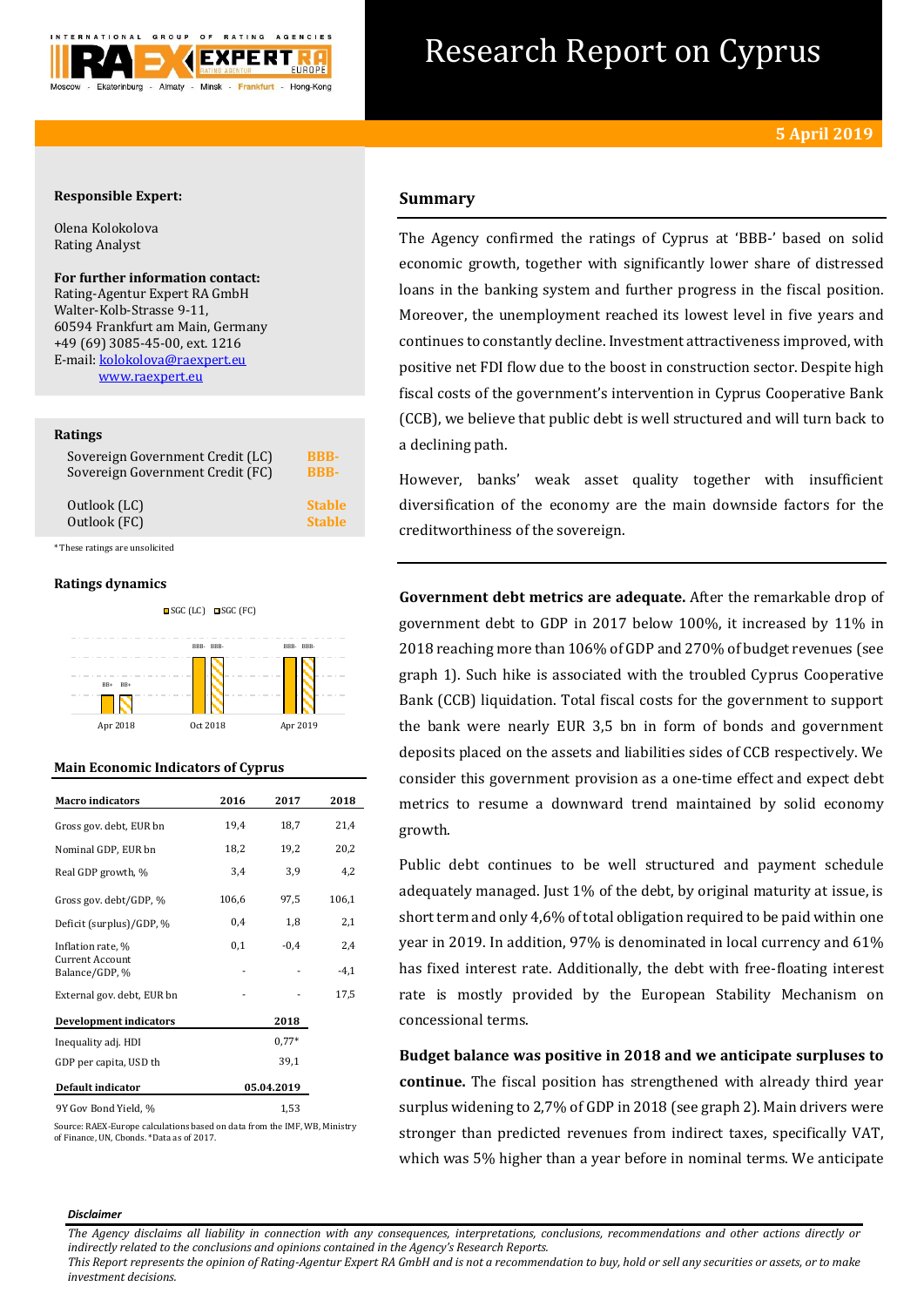

**Graph 1:** Government debt dynamics, %



**Graph 2:** Fiscal budget dynamics, % of GDP



Source: RAEX-Europe calculations based on data from the IMF

**Graph 3:** Macroeconomic indicators, %



Source: RAEX-Europe calculations based on data from the IMF

the indicator to improve even further if strict fiscal discipline is maintained and internal control advances. However, the introduction of National Health Scheme in 2020 might significantly elevate government expenditure.

**Macroeconomic position improved further.** The macroeconomic performance of Cyprus shows progressing recovery from the crisis as real GDP grew by 4,2% and GDP per capita at PPP terms remained strong at USD 39 100 in 2018. We expect that Cypriot economy to grow in 2019 at a similar pace as in 2018 mainly supported by private consumption increase (see graph 3).

Cyprus' unemployment declined by 2,6p.p. y-o-y down to 8,5% in 2018, achieving the lowest rate recorded since 2013. Moreover, there was a positive change in the youth unemployment ratio as well (4,1p.p. down till 20,6% in 4Q 2018). We expect the figure to continue to decline in 2019 even though the job mismatch issue is still yet to be resolved. On the other hand, the average for the year part-time employment remained high at around 12%, and 8% of total employment is related to construction that most certainly is only a temporary activity.

Inflation pressure continues to be low. The Harmonized Index of Consumer Prices (HICP) reached its projected level of 2,4% in 2018 mainly pushed by rising food, housing and energy prices, but remained lower than the average in Euro area.

**Investment attractiveness improved, external positon remains challenging**. Economic activity continues to be concentrated in tourism and wholesale. At the end of the year, more than 23% of total GDP was related to retail, accommodation and food services and 10% to real estate activities. According to the Global Competitiveness Index report Cyprus is ranked  $44<sup>th</sup>$  out of 140 countries ( $45<sup>th</sup>$  in 2017) constrained by small market size and financial system condition.

The current account deficit is expected to widen due to the higher import level on construction related industry as well economic slowdown of main trading partners (around 40% of total goods and services export goes to United Kingdom and Russia). At the end of 2018, the trade balance remained negative at -1,5% of GDP (see graph 4).

The net international investment position (NIIP) of the country improved further as of 2Q 2018 when it stood at -109% of GDP compared to end-2017 (-120% of GDP). Despite this, Cyprus remains at the bottom of the EU net investment list. We expect gradual growth of FDI in coming years determined by a range of government incentives, such as the Citizenship

#### *Disclaimer*

*The Agency disclaims all liability in connection with any consequences, interpretations, conclusions, recommendations and other actions directly or indirectly related to the conclusions and opinions contained in the Agency's Research Reports.*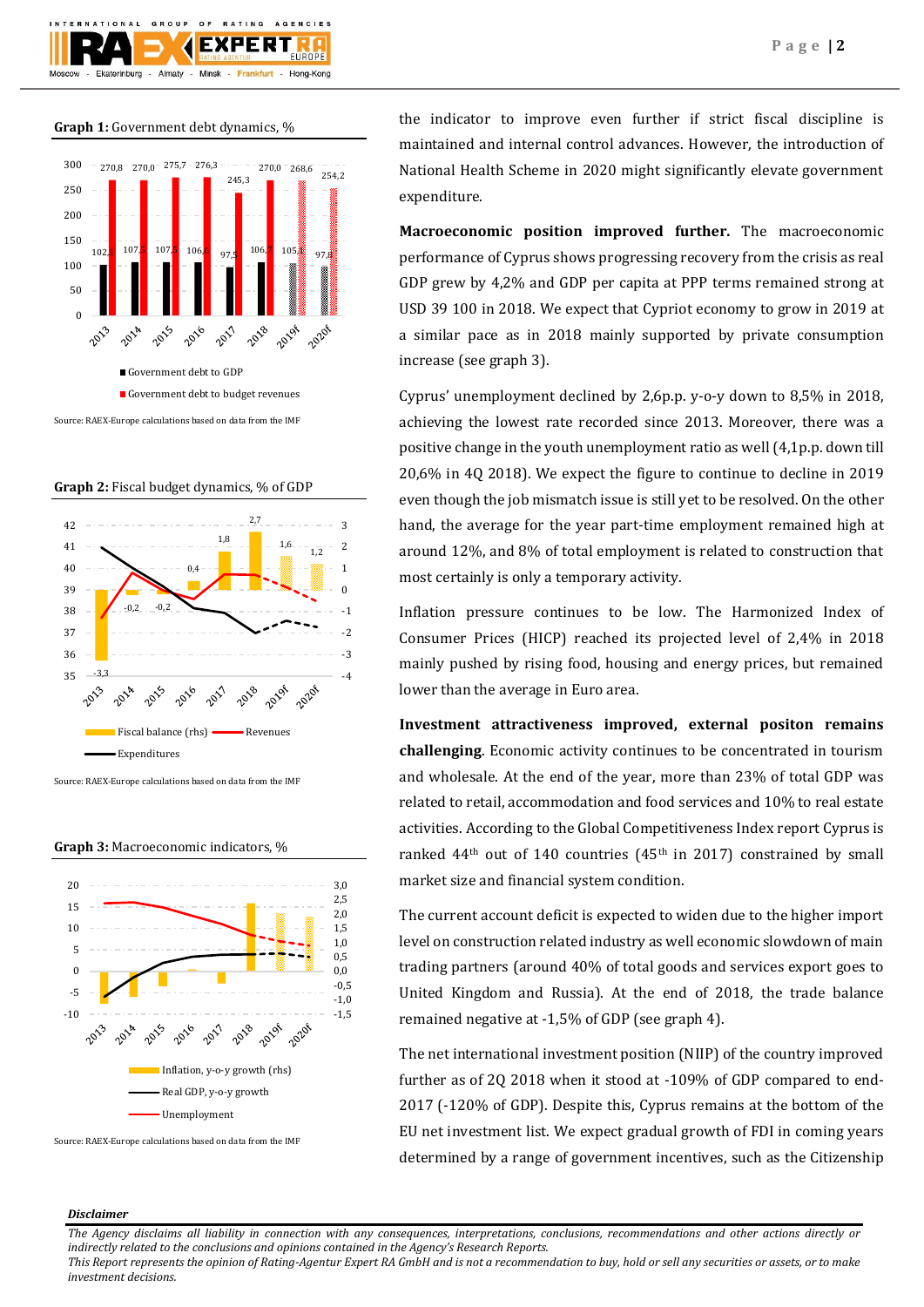**Graph 4:** External sector indicators, % of GDP

Almaty - Minsk -

 $O F$ 

GROUP

Ekaterinburg

**BATING** 

**EXPERT** 

Frankfurt -

AGENCIES

Hong-Kong



Source: RAEX-Europe calculations based on data from the IMF and WB

**Graph 5:** Financial soundness indicators, %



Source: RAEX-Europe calculations based on data from the Central Bank of Cyprus

by Investment Scheme. However, on 13 February 2019 the Council of Ministers of the Republic of Cyprus approved Cypriot Investment Scheme (that will substitute the Citizenship by Investment Scheme) in order to stimulate long term social development. On the other hand, that might negatively impact real estate investment as conditions of getting permanent residence and citizenship will be tightened.

**Deleveraging and restructuring of the banking sector continues.** Cyprus' banking sector development continues to be constrained by substantially high level of NPLs to total loans ratio, around 33% at the end of 2018. Significant improvement of the indicator, from 40% year earlier, was mostly driven by sales of non-performing loans of several Cyprus' banks (Bank of Cyprus, Hellenic Bank, CCB). The largest sell of EUR 6 bn of CCB's NPLs was placed in the balance sheet of the credit acquiring entity Cyprus Asset Management Company who will further perform reclassifications, debt to assets swaps and write-offs. Simultaneously, the performing assets of CCB were purchased by Hellenic bank. An after-effect of the transfer of the total amount of EUR 10,3 bn under the balance sheet of Hellenic bank is the additional concentration of the Cypriot banking sector. At the end of 2018, the three largest banks hold up to 80% of total assets, around 20p.p. higher than a year before. At the same time, profitability of banks improved with a positive value of ROA indicator of 0,7% as of 3Q 2018 in comparison with -1,2% for the same period in 2017. Capital adequacy ratio decrease by 1p.p. y-o-y to 8% as systemic risk is decreasing (see graph 5).

Deleveraging policy of the government is progressing as banks' asset to GDP ratio dropped down to 294% in 2018 from 350,5% in previous year and total balance value of loans provided to domestic residents reduced by 24% in absolute terms according to our estimations. Mainly, this could be explained by debt write-offs and loans transfer, considering that pure new loans to households slightly increased by 0,6% y-o-y in 3Q 2018. Nonetheless, asset to GDP ratio remains the highest among its euro peers1. We expect more loans to households to be issued by the banking system in 2019 as lending rates continue to drop (interest rates on eurodenominated loans on average decreased by 40b.p.).

*Disclaimer* 

**.** 

*The Agency disclaims all liability in connection with any consequences, interpretations, conclusions, recommendations and other actions directly or indirectly related to the conclusions and opinions contained in the Agency's Research Reports.*

 $1$ <sup>1</sup>Cyprus peers include the "peripheral Eurozone" countries such as Portugal, Italy, Spain and Greece.